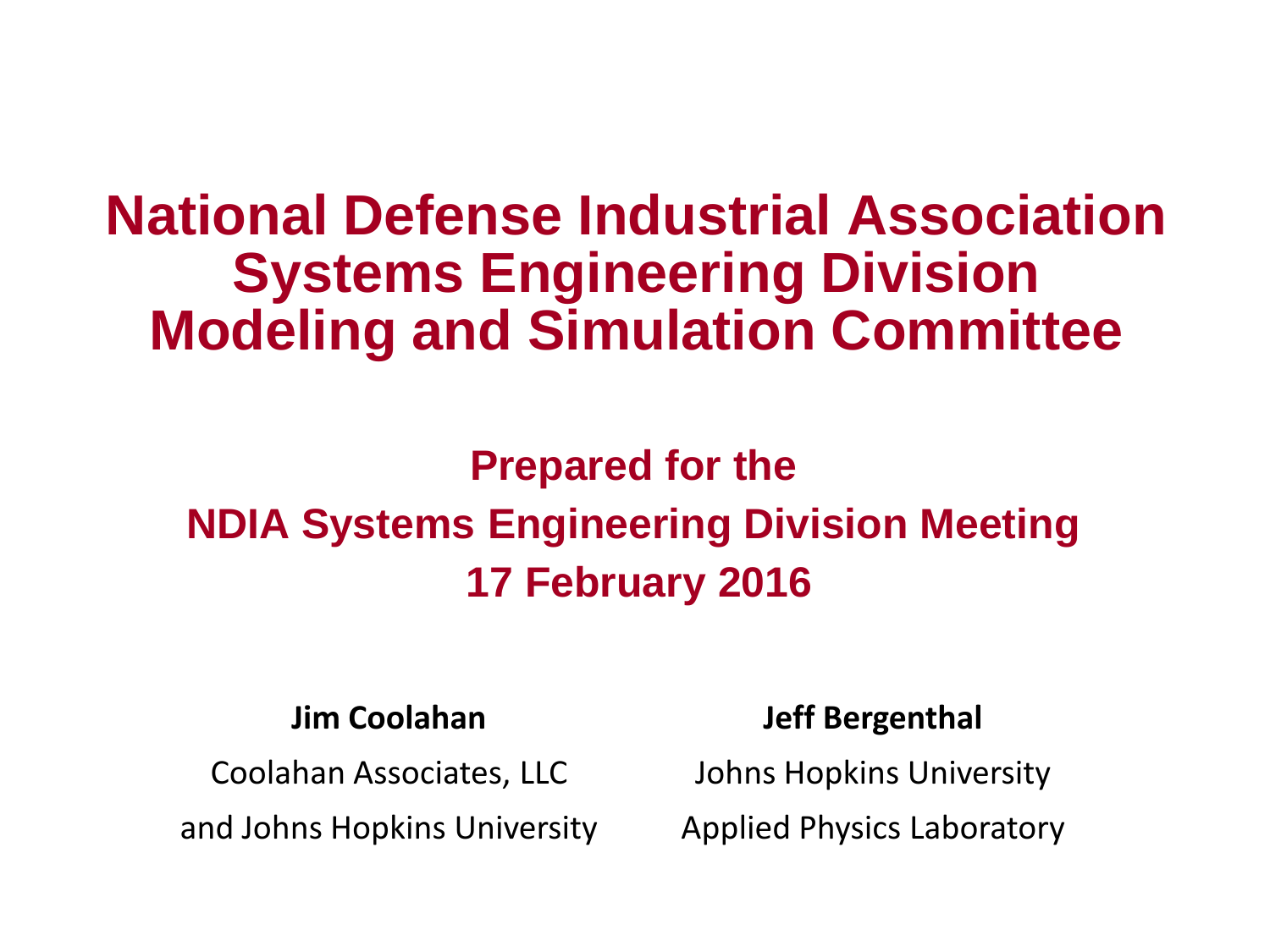

- **The mission of the NDIA SE M&S Committee is to advance the understanding and use of modeling and simulation in the practice of systems engineering**
- **Presentations from the past seven years of committee meetings are posted on the committee's web site**
- **2016 meetings (scheduled for the day before the NDIA SE Division meeting)**
	- **16 February (Applied Research Associates – Ballston)**
	- **19 April (location TBD)**
	- **21 June (location TBD)**
	- **16 August (location TBD)**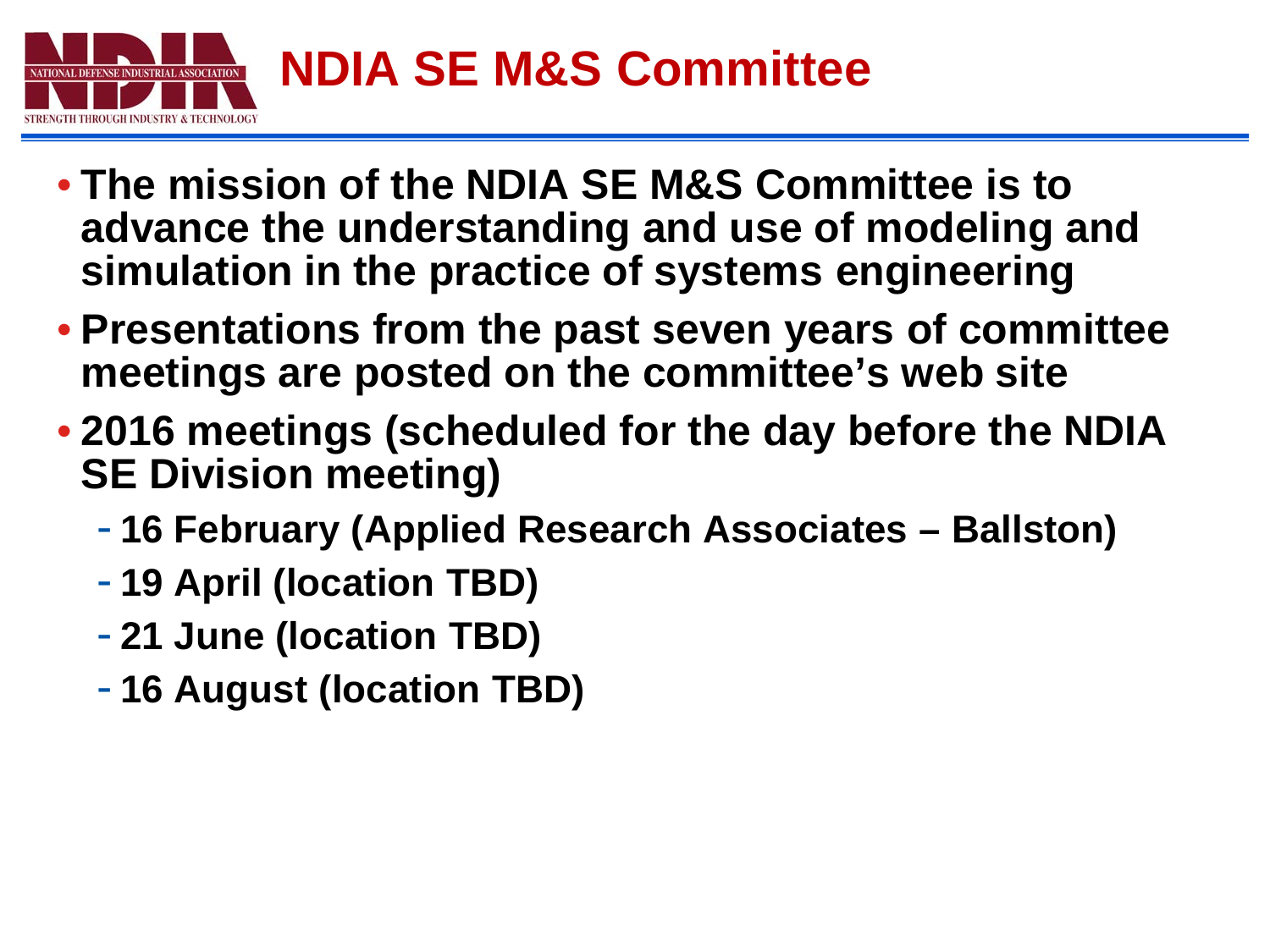

### **NDIA Systems Engineering M&S Committee Meeting Agenda, 16 February 2016**

| 8:40  | Welcome, agenda review, self-introductions                         |                                |
|-------|--------------------------------------------------------------------|--------------------------------|
| 8:55  | Committee overview, meeting schedule                               | Jim Coolahan (Coolahan Assoc.) |
| 9:00  | <b>OSD Engineering Enterprise: Digital Engineering Activities</b>  | Mr. Rob Gold (ODASD(SE)/EE)    |
| 10:00 | <b>National Cyber Range Overview</b>                               | Robert Tamburello (TRMC)       |
| 10:30 | <b>Break</b>                                                       |                                |
| 10:45 | <b>Early Synthetic Prototyping for Systems Engineering</b>         | LTC Brian Vogt (ARCIC)         |
|       |                                                                    | Rob Smith (TARDEC)             |
| 11:45 | Trial Use of A Standards Profile for the Use of Modeling and       | Kenneth "Crash" Konwin (BAH)   |
|       | <b>Simulation in Support of Acquisition Activities</b>             |                                |
| 11:55 | <b>Status Report, Essential Elements of the System Model Study</b> | Jeff Bergenthal (JHU/APL)      |
| 12:10 | <b>Highlights of August 2015 Digital System Model Workshop</b>     | Jim Coolahan                   |
| 12:40 | Planning for an NDIA-Sponsored Workshop on Use of Digital          | Jeff Bergenthal                |
|       | <b>Models for Competitive Down-Selection</b>                       |                                |
| 12:55 | Adjourn                                                            |                                |